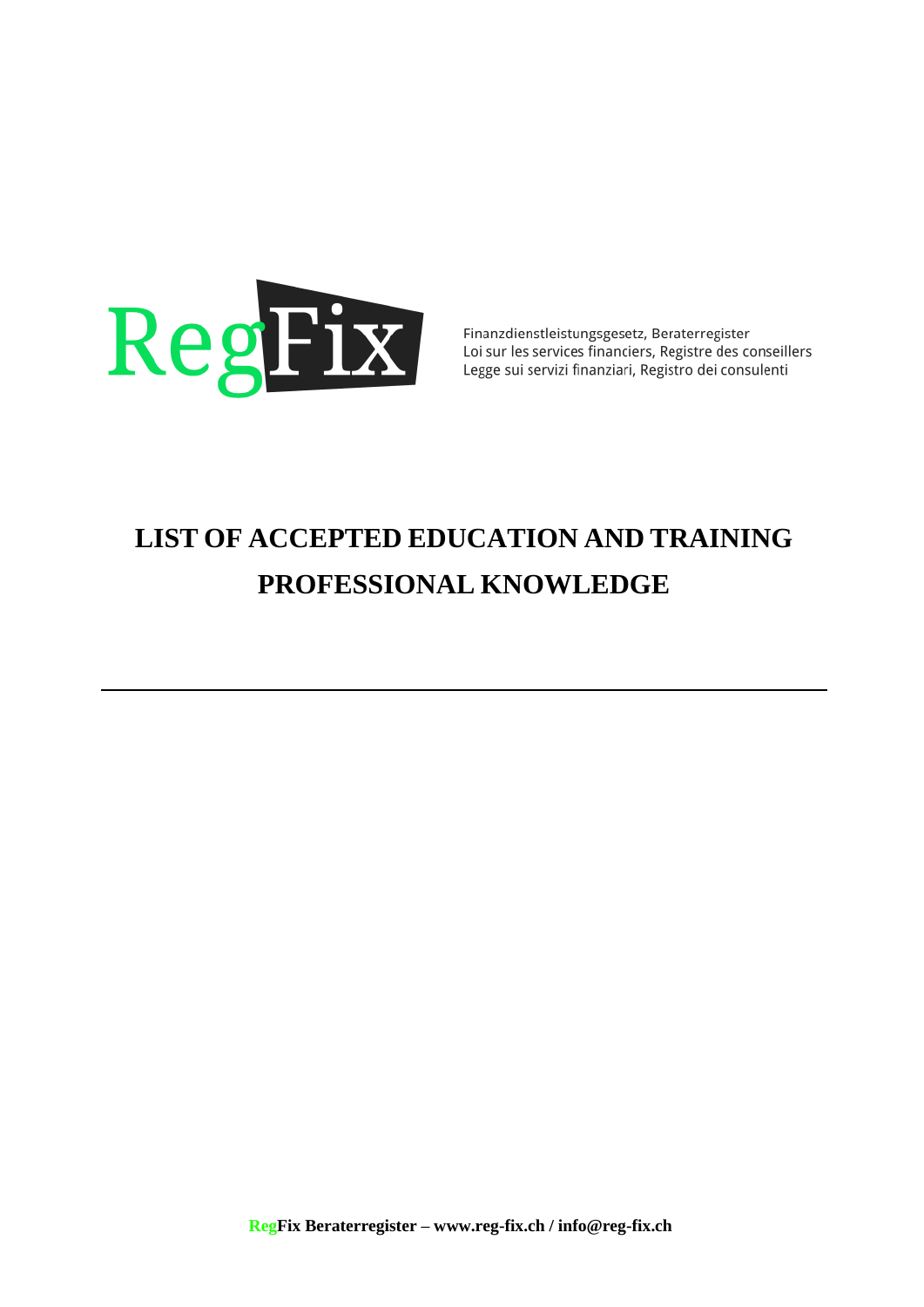The following list of education and training courses is accepted by the registrars.

## **Status: 14.01.2022**

| <b>Instituts - Name</b>                                                                                                         | Purchase/sale of financial instruments | Receipt/transmission of orders in relation to finan-<br>cial instruments | Wealth/asset management) | In-vestment advice (provision of personal recom-<br>mendations) | Granting of loans to finance transactions with fin.<br>instruments |
|---------------------------------------------------------------------------------------------------------------------------------|----------------------------------------|--------------------------------------------------------------------------|--------------------------|-----------------------------------------------------------------|--------------------------------------------------------------------|
| Association of Certified International Investment Analysts (ACIIA) - Certified<br>International Investment Analyst (CIIA)       |                                        | x                                                                        | $\pmb{\mathsf{x}}$       | x                                                               |                                                                    |
| Association of International Wealth Management (AIWM) - Certified Interna-<br>tional Wealth Manager Diploma (CIWM)              | X                                      | x                                                                        | $\pmb{\mathsf{x}}$       | x                                                               | X                                                                  |
| ASG/VSV - Qualified Independent Wealth Manager                                                                                  | $\pmb{\mathsf{x}}$                     | x                                                                        | $\pmb{\mathsf{x}}$       | x                                                               | X                                                                  |
| AZEK - Associate Wealth Manager (AWM)                                                                                           | x                                      | x                                                                        | $\pmb{\times}$           | x                                                               | X                                                                  |
| AZEK - Certified International Wealth Manager (CIWM)                                                                            | x                                      | x                                                                        | $\pmb{\mathsf{x}}$       | x                                                               | $\pmb{\mathsf{x}}$                                                 |
| AZEK - Financial Analyst & Portfolio Manager (CIIA)                                                                             | X                                      | x                                                                        | $\pmb{\mathsf{x}}$       | x                                                               | $\pmb{\mathsf{x}}$                                                 |
| AZEK - Financial Market Operator (FMO)                                                                                          | X                                      | x                                                                        | $\pmb{\mathsf{x}}$       | X                                                               | $\pmb{\mathsf{x}}$                                                 |
| Certified Financial Planner in Verbindung mit ZHAW - MAS Financial Ac-<br>counting                                              | X                                      | x                                                                        | X                        | x                                                               | $\pmb{\mathsf{x}}$                                                 |
| Certified Financial Planner in Verbindung mit IAF - Dipl. Finanzplaner/in mit<br>eidg. FA (plus CFP <sup>©</sup> -Upgrade-Kurs) | X                                      | x                                                                        | X                        | x                                                               | $\pmb{\mathsf{x}}$                                                 |
| CFA Institute: CFA Program Level 1                                                                                              | X                                      | x                                                                        | X                        | x                                                               |                                                                    |
| CFA Institute: CFA Program Level 2                                                                                              | X                                      | x                                                                        | $\pmb{\mathsf{x}}$       | x                                                               |                                                                    |
| CFA Institute: CFA Charterholder (completion level 3 exam and fulfilling all re-<br>quirements)                                 | X                                      | x                                                                        | X                        | x                                                               |                                                                    |
| CFA Institute: Certificate in ESG Investing                                                                                     | X                                      | x                                                                        | $\pmb{\mathsf{x}}$       | x                                                               |                                                                    |
| CFA Society Switzerland: Recertification Courses for Certified Wealth Man-<br>agement Advisors (CWMA SAQ accredited)            | x                                      | x                                                                        | X                        | x                                                               |                                                                    |
| CFA Institute / Society - Fellow or Associate by examination                                                                    | X                                      | x                                                                        | $\pmb{\mathsf{x}}$       | x                                                               | $\pmb{\mathsf{x}}$                                                 |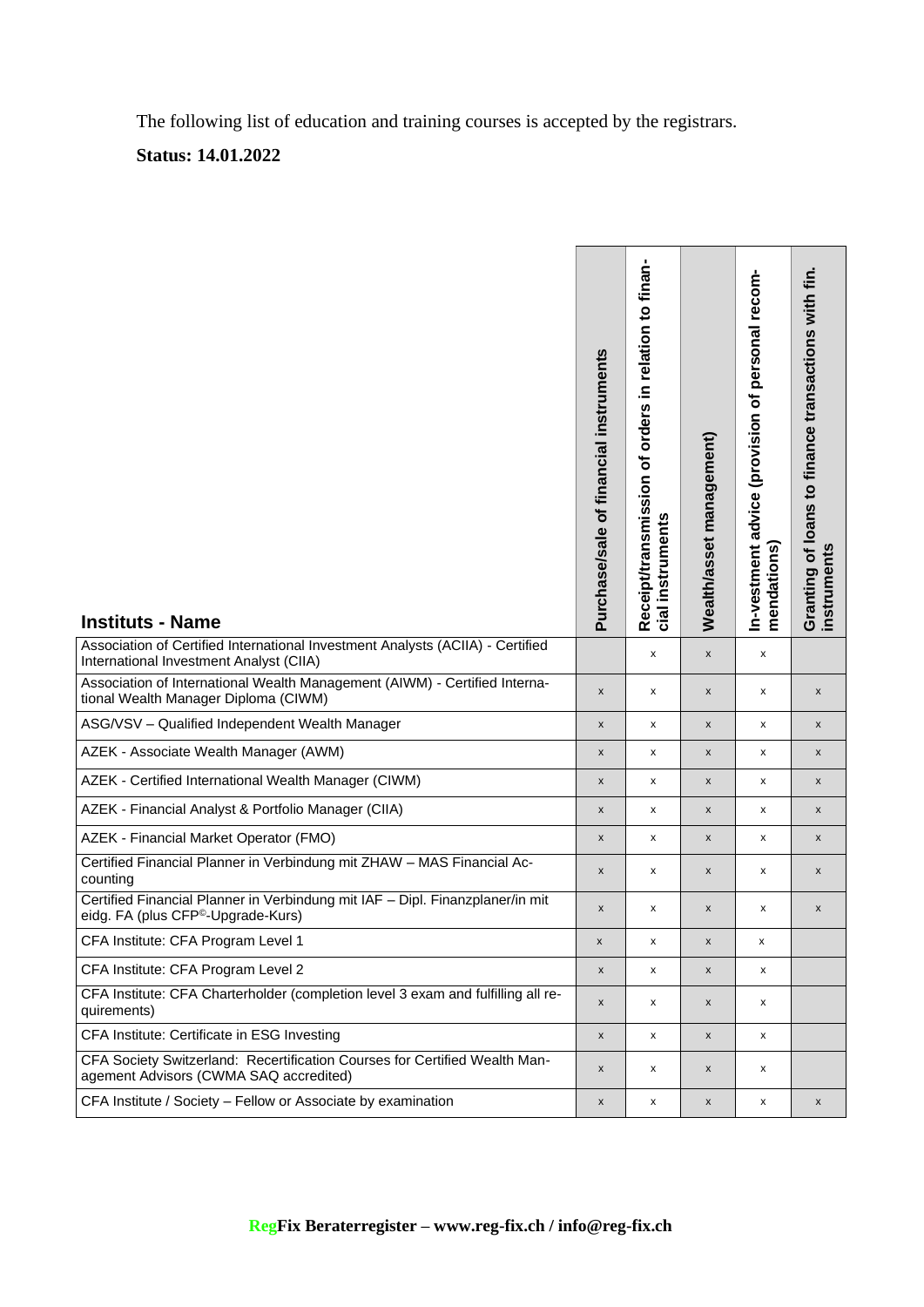| CFA Institute / Society - Holder of Associate qualification                                                                                  |   |   |                           | x |                    |
|----------------------------------------------------------------------------------------------------------------------------------------------|---|---|---------------------------|---|--------------------|
| CFA Institute / Society - Investment Management Certificate (Level 3 or 4)                                                                   | X | x | $\pmb{\times}$            | x | X                  |
| Chartered Alternative Investment Analysis Association (CAIA) - Level 1                                                                       |   |   |                           | x |                    |
| Chartered Institute for Securities and Investment (CISI) - Certificate in Corpo-<br>rate Finance                                             | x |   |                           | x |                    |
| Chartered Institute for Securities and Investment (CISI) - Certificate in Deriva-<br>tives                                                   | x |   |                           |   |                    |
| Chartered Institute for Securities and Investment (CISI) - Certificate in Invest-<br>ment Management                                         | X | x | $\pmb{\times}$            | X | $\pmb{\mathsf{x}}$ |
| Chartered Institute for Securities and Investment (CISI) - Certificate in Pension<br><b>Transfers and Planning Advice</b>                    |   |   | $\boldsymbol{\mathsf{x}}$ |   | $\pmb{\mathsf{x}}$ |
| Chartered Institute for Securities and Investment (CISI) - Certificate in Private<br>Client Investment Advice and Management                 |   | x | $\boldsymbol{\mathsf{x}}$ | x | $\pmb{\mathsf{x}}$ |
| Chartered Institute for Securities and Investment (CISI) - Certificate in Securi-<br>ties                                                    | X |   |                           | x |                    |
| Chartered Institute for Securities and Investment (CISI) - Certificate in Securi-<br>ties and Financial Derivatives                          | X |   |                           | x |                    |
| Chartered Institute for Securities and Investment (CISI) - Client Services Qual-<br>ification                                                | x |   |                           |   |                    |
| Chartered Institute for Securities and Investment (CISI) - Diploma                                                                           | X | x | $\pmb{\times}$            | X | $\pmb{\mathsf{x}}$ |
| Chartered Institute for Securities and Investment (CISI) - Diploma - Global Op-<br>erations Management Module                                | x |   |                           |   |                    |
| Chartered Institute for Securities and Investment (CISI) - Diploma - Interna-<br>tional Operations Management Module                         | X |   |                           |   |                    |
| Chartered Institute for Securities and Investment (CISI) - Diploma - Operations<br>Management Module                                         | x |   |                           |   |                    |
| Chartered Institute for Securities and Investment (CISI) - Diploma - Regulation<br>and Compliance Module                                     | X | x | $\boldsymbol{\mathsf{x}}$ | x |                    |
| Chartered Institute for Securities and Investment (CISI) - Diploma in Corporate<br>Finance                                                   |   |   |                           | x |                    |
| Chartered Institute for Securities and Investment (CISI) - Investment Advice<br>Certificate                                                  | x | x | $\boldsymbol{\mathsf{x}}$ | x | $\pmb{\mathsf{x}}$ |
| Chartered Institute for Securities and Investment (CISI) - Investment Opera-<br>tions Certificate - UK Financial Regulation Module           | x | x | $\boldsymbol{\mathsf{x}}$ | x |                    |
| Chartered Institute for Securities and Investment (CISI) - Level 3 Certificate in<br>Investments                                             | x | x | X                         | x | x                  |
| Chartered Institute for Securities and Investment (CISI) - Level 6 Diploma in<br>Wealth Management                                           |   | x | $\pmb{\times}$            |   | X                  |
| Chartered Institute for Securities and Investment (CISI) - Masters in Wealth<br>Management                                                   |   | x | $\boldsymbol{\mathsf{x}}$ | x | X                  |
| Chartered Institute for Securities and Investment (CISI) - Member of the Secu-<br>rities Institute by examination                            | X |   |                           | x |                    |
| Chartered Insurance Institute (CII) - Level 4 Diploma in Regulated Financial<br>Planning                                                     | X | x | $\pmb{\times}$            | x | X                  |
| COFAKTORY - Certifying training path on FinSA rules of conduct and funda-<br>mental knowledge of investment services, Gold Solution (online) | X | x | $\pmb{\times}$            | x | X                  |
| CSVN - CAS Wealth Management (until 2021)                                                                                                    | x |   | $\pmb{\times}$            | x | $\pmb{\mathsf{x}}$ |
| CSVN - CAS Wealth Management and Sustainability (from 2022)                                                                                  | x |   | X                         | x | X                  |
| CSVN - CAS Risk Management in Banking and Asset Management                                                                                   |   |   | X                         |   |                    |
| EFFAS Societies with accredited examinations - Certified European Financial<br>Analyst                                                       |   | x | $\pmb{\times}$            |   |                    |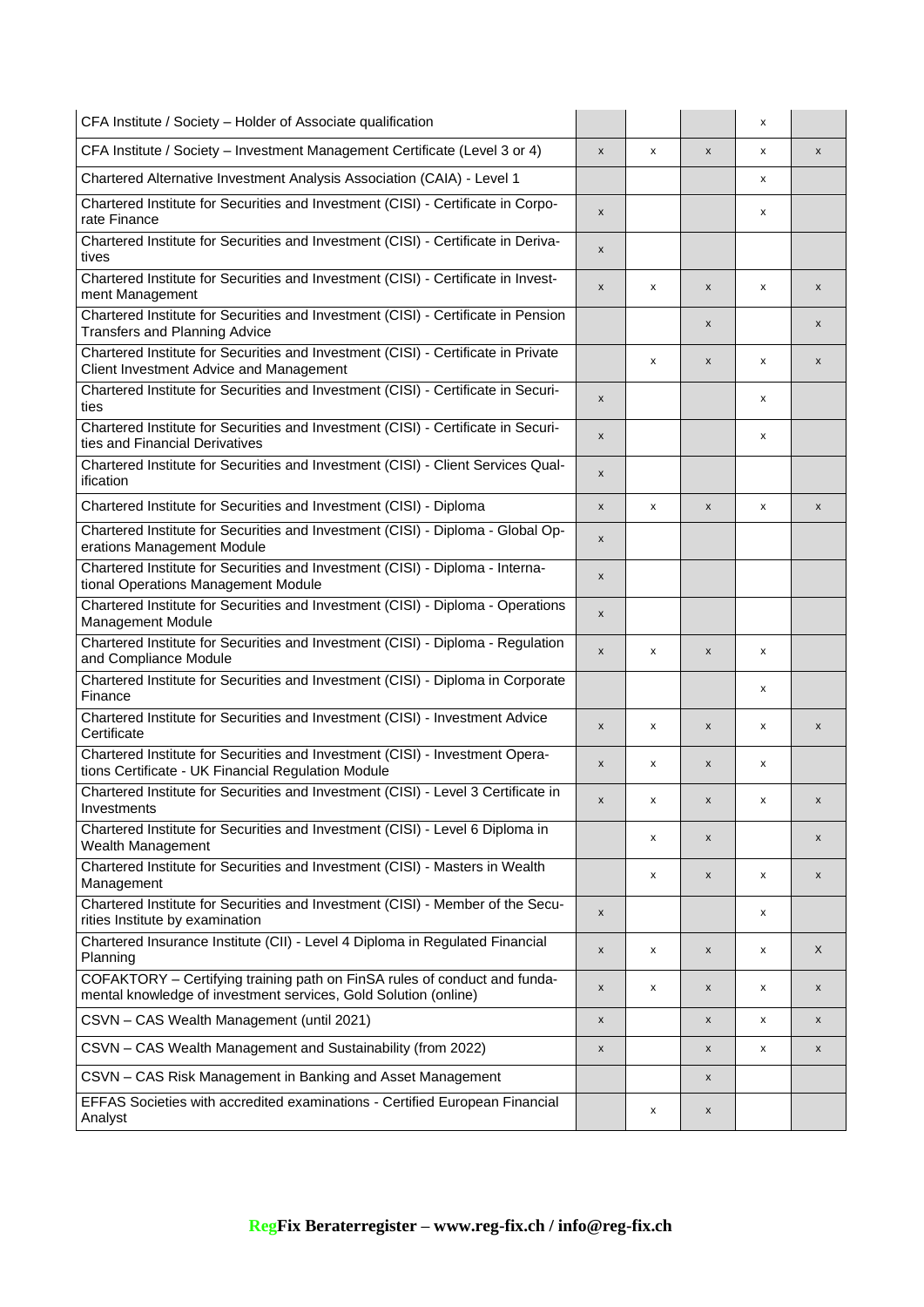| IAF - Dipl. Finanzberater/in                                                                       | X                  | x |                    | x | X                  |
|----------------------------------------------------------------------------------------------------|--------------------|---|--------------------|---|--------------------|
| IAF - Dipl. Finanzberater/in (Kenntnisnachweis FIDLEG)                                             | $\pmb{\times}$     | x |                    | x | $\pmb{\mathsf{x}}$ |
| IAF - Finanzplaner/in mit eidg. FA                                                                 | $\pmb{\mathsf{x}}$ | x |                    | x | $\pmb{\mathsf{x}}$ |
| IAF - Zertifizierter Vermögensberater/in IAF                                                       | $\pmb{\times}$     | x |                    | x | X                  |
| IMD / Leonteq - Investing in Structured Products                                                   |                    | x | X                  | x |                    |
| ISFB - Chartered Financial Analyst (CFA I, II, III)                                                | $\pmb{\times}$     |   | X                  | X |                    |
| ISFB - Chartered Alternative Investment Analyst (CAIA I, II)                                       | X                  |   | $\pmb{\mathsf{x}}$ | x |                    |
| ISFB - Financial Risk Manager (FRM I, II)                                                          | X                  |   | X                  | x |                    |
| ISFB - SAQ Certified Wealth Management Advisor (SAQ CWMA)                                          | X                  | x | X                  | x | X                  |
| ISFB - CAS HES en Solutions d'investissement : Module Financements                                 |                    |   |                    | x | X                  |
| ISFB - CAS HES en Solutions d'investissement : Module Solutions d'investis-<br>sement              | X                  |   | X                  | x |                    |
| ISFB - CAS HES en Solutions d'investissement : Module Stratégies d'investis-<br>sement             | $\pmb{\times}$     |   | X                  | x |                    |
| ISFB - CAS HES en Solutions d'investissement : Module Macroéconomie                                | $\pmb{\mathsf{x}}$ |   | $\pmb{\mathsf{x}}$ | x |                    |
| ISFB - CAS HES en Solutions d'investissement : Module Environnement du<br>client                   | X                  |   |                    | x | $\pmb{\mathsf{x}}$ |
| FinSA Client Advisor Test (Kryterion) - Credit Activities                                          |                    |   |                    |   | X                  |
| FinSA Client Advisor Test (Kryterion) - Credit Activities (w/o FINSA)                              |                    |   |                    |   | X                  |
| FinSA Client Advisor Test (Kryterion) - Distribution                                               | $\pmb{\times}$     | x |                    |   |                    |
| FinSA Client Advisor Test (Kryterion) - Distribution (w/o FINSA)                                   | x                  | x |                    |   |                    |
| FinSA Client Advisor Test (Kryterion) - Executing and Forwarding of Orders                         | X                  |   |                    |   |                    |
| FinSA Client Advisor Test (Kryterion) - Executing and Forwarding of Orders<br>(w/o FINSA)          | X                  |   |                    |   |                    |
| FinSA Client Advisor Test (Kryterion) - Investment Advice and Investment<br>Management             |                    |   | X                  | x |                    |
| FinSA Client Advisor Test (Kryterion) - Investment Advice and Investment<br>Management (w/o FINSA) |                    |   | X                  | x |                    |
| FinSA Client Advisor Test (Kryterion)                                                              | X                  | х | x                  | x | x                  |
| FinSA Client Advisor Test (Kryterion) with FINSA                                                   | $\pmb{\mathsf{x}}$ | x | $\pmb{\mathsf{x}}$ | x | X                  |
| FinSA Client Advisor Test (Kryterion) with FINSA - Base Version                                    | $\pmb{\mathsf{x}}$ | x | X                  | x | X                  |
| Fintelligence - Ausbildungsnachweis für Kundenberater nach FIDLEG - Fach-<br>kenntnisse            | X                  | х | X                  | x | x                  |
| LIBF - Level 4 Diploma for financial advisors (DipFA)                                              | X                  | x | X                  | x | X                  |
| SAQ - Zertifizierter Affluent Kundenberater SAQ                                                    | $\pmb{\mathsf{x}}$ | x | X                  | x | x                  |
| SAQ - Certified Corporate Banker CCOB                                                              | X                  | x | $\pmb{\mathsf{x}}$ | x | X                  |
| SAQ - Certified Wealth Management Advisor CWMA                                                     | X                  | x | X                  | X | x                  |
| SAQ - Zertifizierter Individualkundenberater                                                       | X                  | x | $\pmb{\times}$     | x |                    |
| SAQ - Zertifizierter KMU Kundenberater                                                             | X                  | x |                    | X | X                  |
| SAQ - Zertifizierter Privatkundenberater                                                           | X                  | x |                    | x |                    |